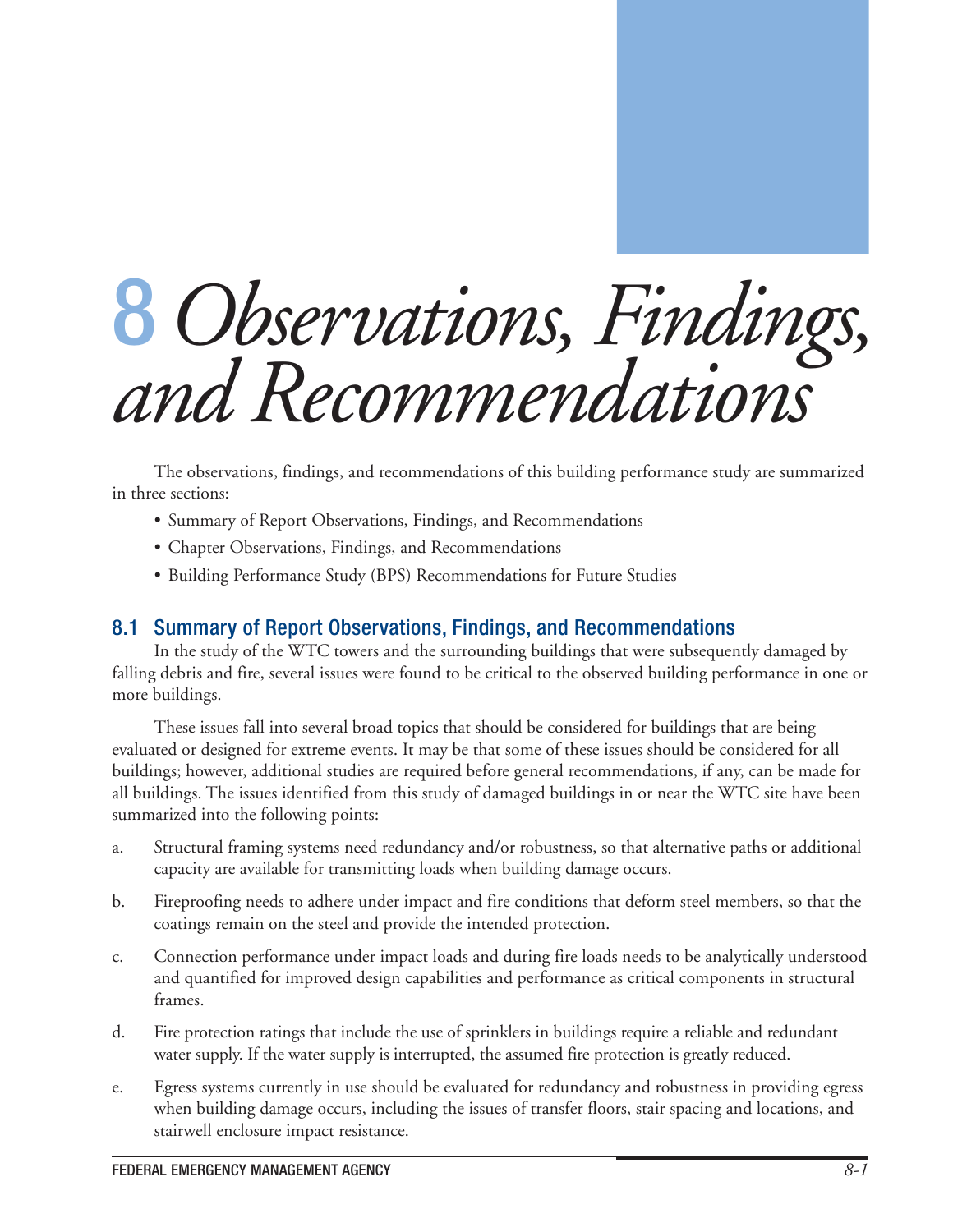f. Fire protection ratings and safety factors for structural transfer systems should be evaluated for their adequacy relative to the role of transfer systems in building stability.

# 8.2 Chapter Observations, Findings, and Recommendations

The following sections present observations, findings, and recommendations specifically made in each chapter of this report, including the discussion of building codes and fire standards in Chapter 1 and the limited metallurgical examination of steel from the WTC towers and WTC 7 in Appendix C.

## 8.2.1 Chapter 1: Building Codes and Fire Standards

#### **Observations and Findings**

- a. The decision to include aircraft impact as a design parameter for a building would clearly result in a major change in the design, livability, usability, and cost of buildings. In addition, reliably designing a building to survive the impact of the largest aircraft available now or in the future may not be possible. These types of loads and analyses are not suitable for inclusion in minimum loads required for design of all buildings. Just as the possibility of a Boeing 707 impact was a consideration in the original design of WTC 1 and WTC 2, there may be situations where it is desirable to evaluate building survival for impact of an airplane of a specific size traveling at a specific speed. Although there is limited public information available on this topic, interested building owners and design professionals would require further guidance for application to buildings.
- b. The ASTM E119 Standard Fire Test was developed as a comparative test, not a predictive one. In effect, the Standard Fire Test is used to evaluate the relative performance (fire endurance) of different construction assemblies under controlled laboratory conditions, not to predict performance in real, uncontrolled fires.

## 8.2.2 Chapter 2: WTC 1 and WTC 2

## **8.2.2.1 Observations and Findings**

- a. The structural damage sustained by each of the two buildings as a result of the terrorist attacks was massive. The fact that the structures were able to sustain this level of damage and remain standing for an extended period of time is remarkable and is the reason that most building occupants were able to evacuate safely. Events of this type, resulting in such substantial damage, are generally not considered in building design, and the ability of these structures to successfully withstand such damage is noteworthy.
- b. Preliminary analyses of the damaged structures, together with the fact the structures remained standing for an extended period of time, suggest that, absent other severe loading events such as a windstorm or earthquake, the buildings could have remained standing in their damaged states until subjected to some significant additional load. However, the structures were subjected to a second, simultaneous severe loading event in the form of the fires caused by the aircraft impacts.
- c. The large quantity of jet fuel carried by each aircraft ignited upon impact into each building. A significant portion of this fuel was consumed immediately in the ensuing fireballs. The remaining fuel is believed either to have flowed down through the buildings or to have burned off within a few minutes of the aircraft impact. The heat produced by this burning jet fuel does not by itself appear to have been sufficient to initiate the structural collapses. However, as the burning jet fuel spread across several floors of the buildings, it ignited much of the buildings' contents, causing simultaneous fires across several floors of both buildings. The heat output from these fires is estimated to have been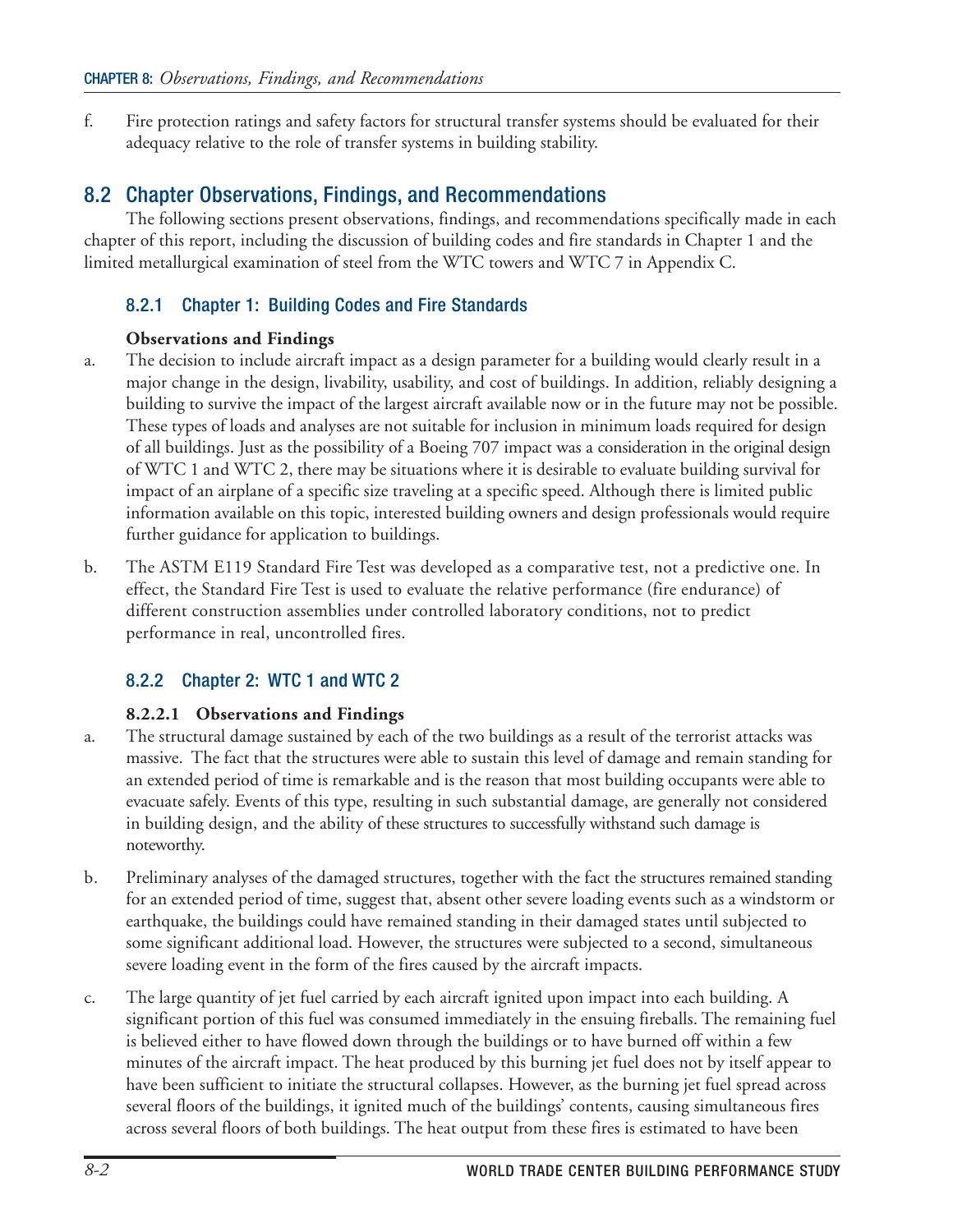comparable to the power produced by a large commercial power generating station. Over a period of many minutes, this heat induced additional stresses into the damaged structural frames while simultaneously softening and weakening these frames. This additional loading and the resulting damage were sufficient to induce the collapse of both structures.

- d. Because the aircraft impacts into the two buildings are not believed to have been sufficient to cause collapse without the ensuing fires, the obvious question is whether the fires alone, without the damage from the aircraft impact, would have been sufficient to cause such a collapse. The capabilities of the fire protection systems make it extremely unlikely that such fires would develop without some unusual triggering event like the aircraft impact. For all other cases, the fire protection for the tower buildings provided in-depth protection. The first line of defense was the automatic sprinkler protection. The sprinkler system was intended to respond quickly and automatically to extinguish or confine a fire. The second line of defense consisted of the manual (FDNY/Port Authority Fire Brigade) firefighting capabilities, which were supported by the building standpipe system, emergency fire department use elevators, smoke control system, and other features. Manual suppression by FDNY was the principal fire protection mechanism that controlled a large fire that occurred in the buildings in 1975. Finally, the last line of defense was the structural fire resistance. The fire resistance capabilities would not be called upon unless both the automatic and manual suppression systems just described failed. In the incident of September 11, not only did the aircraft impacts disable the first two lines of defense, they also are believed to have dislodged fireproofing and imposed major additional stresses on the structural system.
- e. Had some other event disabled both the automatic and manual suppression capabilities and a fire of major proportions occurred while the structural framing system and its fireproofing remained intact, the third line of defense, structural fireproofing, would have become critical. The thickness and quality of the fireproofing materials would have been key factors in the rate and extent of temperature rise in the floor trusses and other structural members. In the preparation of this report, there has not been sufficient analysis to predict the temperature and resulting change in strength of the individual structural members in order to approximate the overall response of the structure. Given the redundancy in the framing system and the capability of that system to redistribute load from a weakened member to other parts of the structural system, it is impossible, without extensive modeling and other analysis, to make a credible prediction of how the buildings would have responded to an extremely severe fire in a situation where there was no prior structural damage. Such simulations were not performed within the scope of this study, but should be performed in the future.
- f. Buildings are designed to withstand loading events that are deemed credible hazards and to protect the public safety in the event such credible hazards are experienced. Buildings are not designed to withstand any event that could ever conceivably occur, and any building can collapse if subjected to a sufficiently extreme loading event. Communities adopt building codes to help building designers and regulators determine those loading events that should be considered as credible hazards in the design process. These building codes are developed by the design and regulatory communities themselves, through a voluntary committee consensus process. Prior to September 11, 2001, it was the consensus of these communities that aircraft impact was not a sufficiently credible hazard to warrant routine consideration in the design of buildings and, therefore, the building codes did not require that such events be considered in building design. Nevertheless, the design of WTC 1 and WTC 2 did include at least some consideration of the probable response of the buildings to an aircraft impact, albeit a somewhat smaller and slower moving aircraft than those actually involved in the September 11 events. Building codes do consider fire as a credible hazard and include extensive requirements to control the spread of fire throughout buildings, to delay the onset of fire-induced structural collapse, and to facilitate the safe egress of building occupants in a fire event. For fire-protected steel-frame buildings,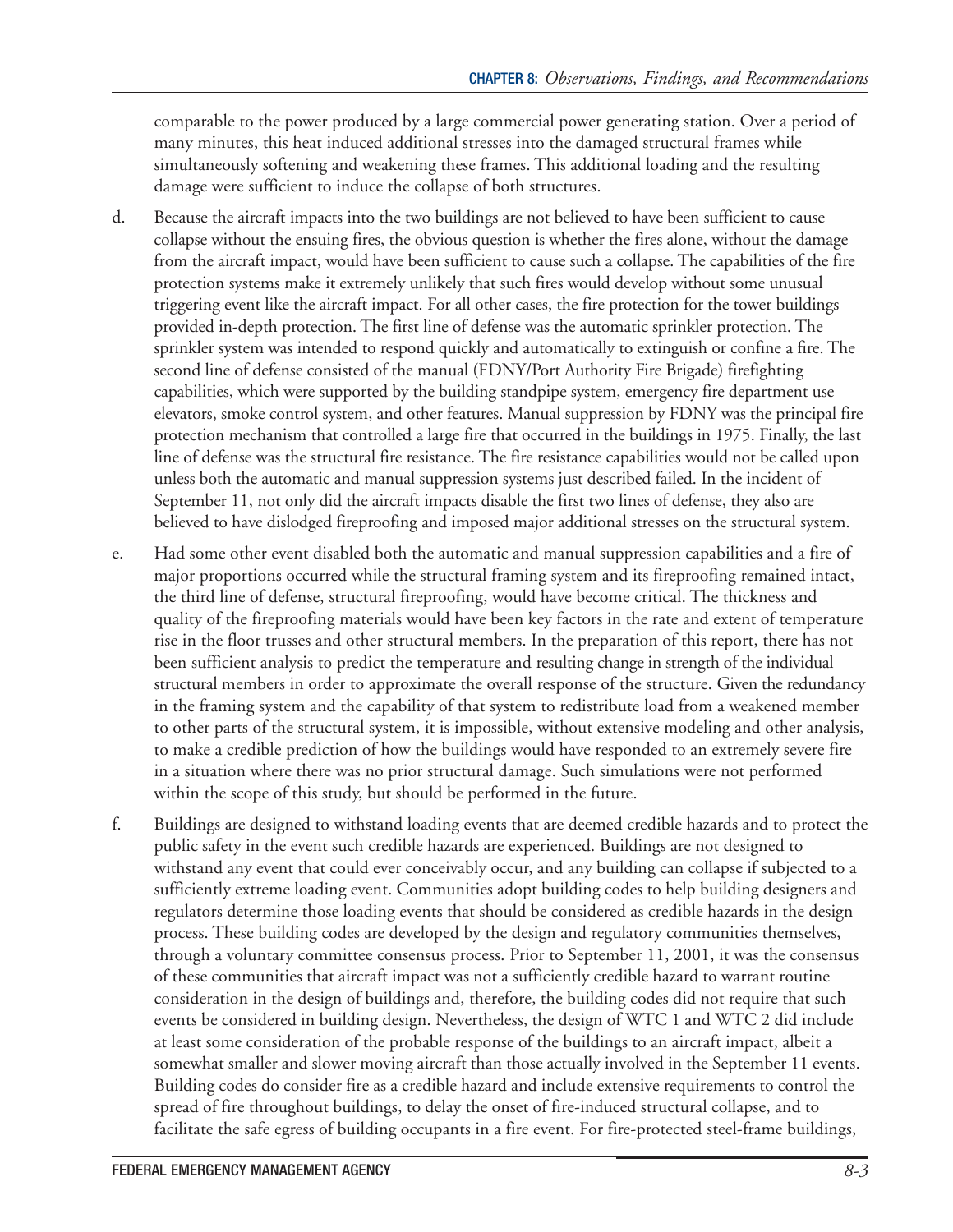like WTC 1 and WTC 2, these code requirements had been deemed effective and, in fact, prior to September 11, there was no record of the fire-induced-collapse of such structures, despite some very large uncontrolled fires.

- g. The ability of the two towers to withstand aircraft impacts without immediate collapse was a direct function of their design and construction characteristics, as was the vulnerability of the two towers to collapse a result of the combined effects of the impacts and ensuing fires. Many buildings with other design and construction characteristics would have been more vulnerable to collapse in these events than the two towers, and few may have been less vulnerable. It was not the purpose of this study to assess the code-conformance of the building design and construction, or to judge the adequacy of these features. However, during the course of this study, the structural and fire protection features of the buildings were examined. The study did not reveal any specific structural features that would be regarded as substandard, and, in fact, many structural and fire protection features of the design and construction were found to be superior to the minimum code requirements.
- h. Several building design features have been identified as key to the buildings' ability to remain standing as long as they did and to allow the evacuation of most building occupants. These included the following:
	- robustness and redundancy of the steel framing system
	- adequate egress stairways that were well marked and lighted
	- conscientious implementation of emergency exiting training programs for building tenants
- i. Similarly, several design features have been identified that may have played a role in allowing the buildings to collapse in the manner that they did and in the inability of victims at and above the impact floors to safely exit. These features should not be regarded either as design deficiencies or as features that should be prohibited in future building codes. Rather, these are features that should be subjected to more detailed evaluation, in order to understand their contribution to the performance of these buildings and how they may perform in other buildings. These include the following:
	- the type of steel floor truss system present in these buildings and their structural robustness and redundancy when compared to other structural systems
	- use of impact-resistant enclosures around egress paths
	- resistance of passive fire protection to blasts and impacts in buildings designed to provide resistance to such hazards
	- grouping emergency egress stairways in the central building core, as opposed to dispersing them throughout the structure
- j. During the course of this study, the question of whether building codes should be changed in some way to make future buildings more resistant to such attacks was frequently explored. Depending on the size of the aircraft, it may not be technically feasible to develop design provisions that would enable all structures to be designed and constructed to resist the effects of impacts by rapidly moving aircraft, and the ensuing fires, without collapse. In addition, the cost of constructing such structures might be so large as to make this type of design intent practically infeasible.

Although the attacks on the World Trade Center are a reason to question design philosophies, the BPS Team believes there are insufficient data to determine whether there is a reasonable threat of attacks on specific buildings to recommend inclusion of such requirements in building codes. Some believe the likelihood of such attacks on any specific building is deemed sufficiently low to not be considered at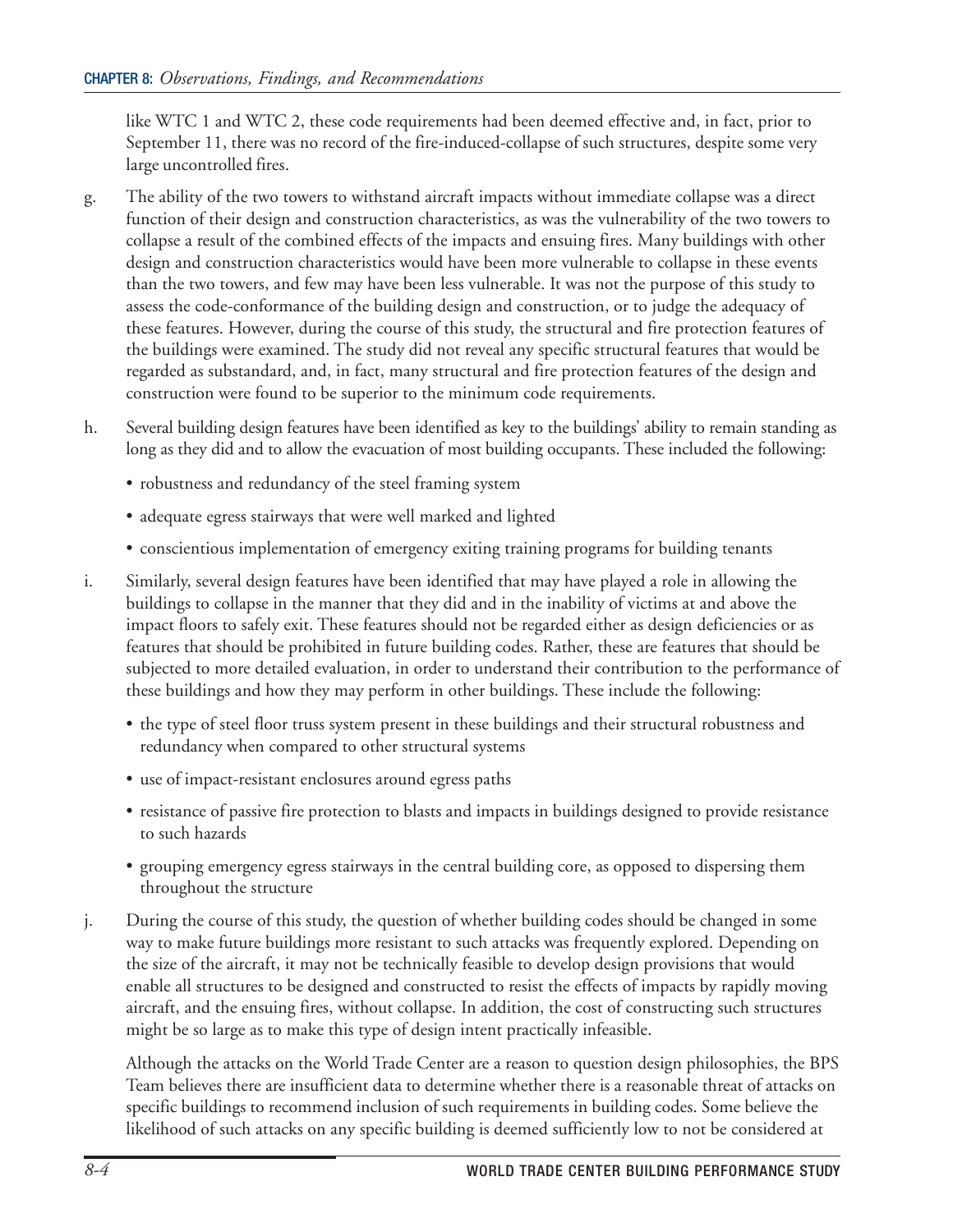all. However, individual building developers may wish to consider design provisions for improving redundancy and robustness for such unforeseen events, particularly for structures that, by nature of their design or occupancy, may be especially susceptible to such incidents. Although some conceptual changes to the building codes that could make buildings more resistant to fire or impact damage or more conducive to occupant egress were identified in the course of this study, the BPS Team felt that extensive technical, policy, and economic study of these concepts should be performed before any specific code change recommendations are developed. This report specifically recommends such additional studies. Future building code revisions may be considered after the technical details of the collapses and other building responses to damage are better understood.

#### **8.2.2.2 Recommendations**

The scope of this study was not intended to include in-depth analysis of many issues that should be explored before final conclusions are reached. Additional studies of the performance of WTC 1 and WTC 2 during the events of September 11, 2001, and of related building performance issues should be conducted. These include the following:

- a. During the course of this study, it was not possible to determine the condition of the interior structure of the two towers, after aircraft impact and before collapse. Detailed modeling of the aircraft impacts into the buildings should be conducted in order to provide understanding of the probable damage state immediately following the impacts.
- b. Preliminary studies of the growth and heat flux produced by the fires were conducted. Although these studies provided useful insight into the buildings' behavior, they were not of sufficient detail to permit an understanding of the probable distribution of temperatures in the buildings at various stages of the event and the resulting stress state of the structures as the fires progressed. Detailed modeling of the fires should be conducted and combined with structural modeling to develop specific failure modes likely to have occurred.
- c. The floor framing system for the two towers was complex and substantially more redundant than typical bar joist floor systems. Detailed modeling of these floor systems and their connections should be conducted to understand the effects of localized overloads and failures to determine ultimate failure modes. Other types of common building framing should also be examined for these effects.
- d. The fire-performance of steel trusses with spray-applied fire protection, and with end restraint conditions similar to those present in the two towers, is not well understood, but is likely critical to the building collapse. Studies of the fire-performance of this structural system should be conducted.
- e. Observation of the debris generated by the collapse of the towers and of damaged adjacent structures suggests that spray-applied fireproofing may be vulnerable to mechanical damage from blasts and impacts. This vulnerability is not well understood. Tests of these materials should be conducted to understand how well they withstand such mechanical damage and to determine whether it is appropriate and feasible to improve their resistance to such damage.
- f. In the past, tall buildings have occasionally been damaged, typically by earthquakes, and experienced collapse within the damaged zones. Those structures were able to arrest collapse before they progressed to a state of total collapse. The two WTC towers were able to arrest collapse from the impact damage, but not from the resulting fires when combined with the impact effects of the aircraft attacks. Studies should be conducted to determine, given the great size and weight of the two towers, whether there are feasible design and construction features that would permit such buildings to arrest or limit a collapse, once it began.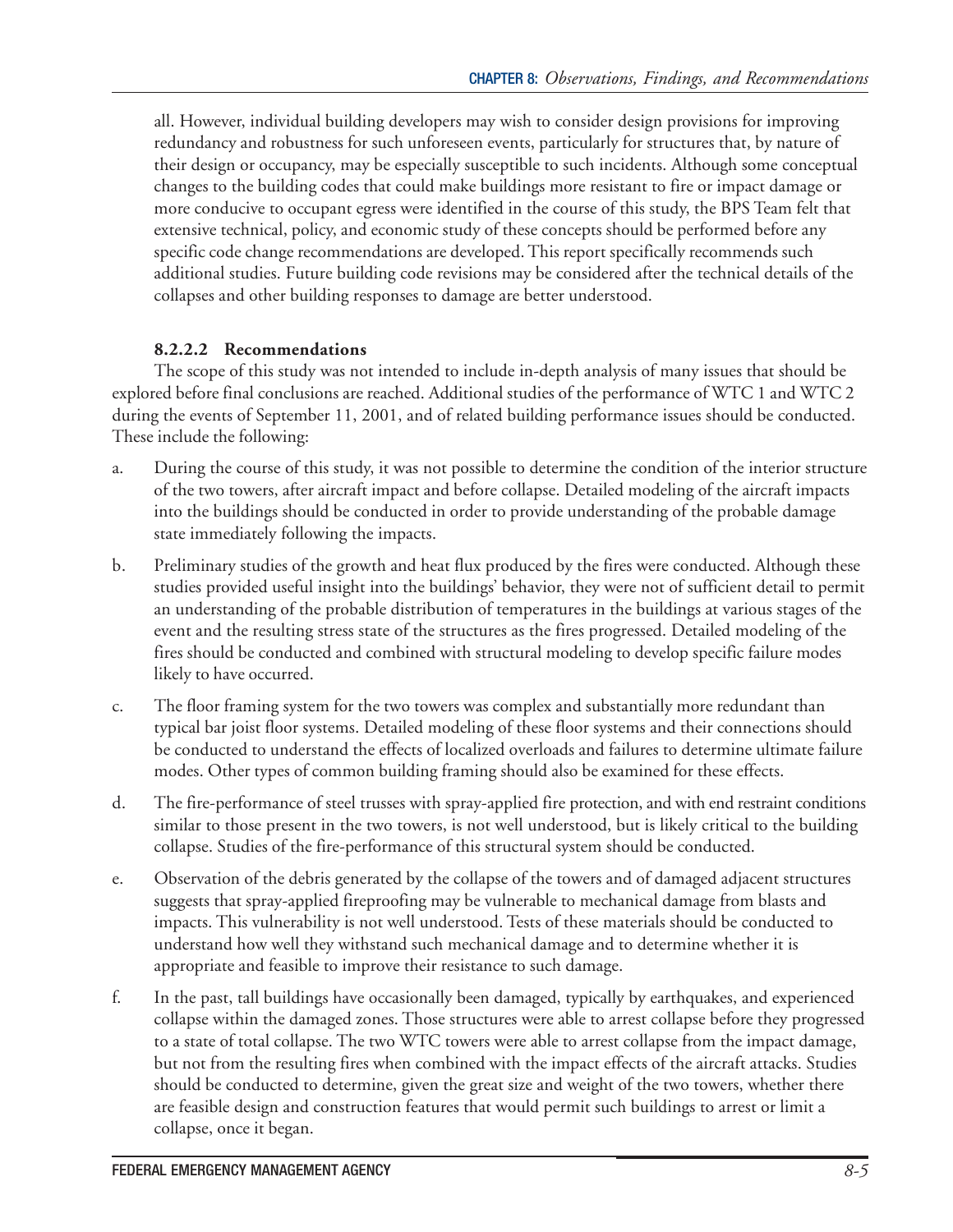## 8.2.3 Chapter 3: WTC 3

#### **8.2.3.1 Observations**

WTC 3 was subjected to extraordinary loading from the impact and weight of debris from the two adjacent 110-story towers. It is noteworthy that the building resisted both horizontal and vertical progressive collapse when subjected to debris from WTC 2. The overloaded portions were able to break away from the rest of the structure without pulling it down, and the remaining structural system was able to remain stable and support the debris load. The structure was even capable of protecting occupants on lower floors after the collapse of WTC 1.

#### **8.2.3.2 Recommendations**

WTC 3 should be studied further to understand how it resisted progressive collapse.

## 8.2.4 Chapter 4: WTC 4, 5, and 6

WTC 4, 5, and 6 have similar design features, although their building configurations are somewhat different. Because WTC 5 was the only building accessible for observation, most of the following discussion focuses on this building. However, the observations, findings, and recommendations are assumed to be applicable to all three buildings.

#### **8.2.4.1 Observations and Findings**

- a. All three buildings suffered extensive fire and impact damage and significant partial collapse. The condition of the stairways in WTC 5 indicates that, for the duration of this fire, the fire doors and the fire protective covering on the walls performed well. There was, however, damage to the fire side of the painted fire doors, and the damage-free condition on the inside or stairwell side of those same doors indicates the doors performed as specified for the fire condition that WTC 5 experienced. These stairway enclosures were unusual for buildings that have experienced fire because they were not impacted by water from firefighting operations. In addition, the stairway doors were not opened during the fire and remained latched and closed throughout the burnout of the floors. Therefore, general conclusions regarding the effectiveness of this type of stairway construction may not be warranted.
- b. The steel generally behaved as expected given the fire conditions in WTC 5. Many beams developed catenary action as illustrated in Figure 4-14. Some columns buckled, as shown in Figure 4-17. The one exception is the limited internal structural collapse in WTC 5. The fire-induced failure that led to this collapse was unexpected. As in the rest of the building, the steel beams were expected to deflect significantly, yet carry the load. This was not the case where the beam connections failed. The failure most likely occurred during the heating of the structure because the columns remained straight and freestanding after the collapse.
- c. The structural redundancy provided by the exterior wall pipe columns helped to support the cantilevered floors. This was important because it kept the cantilevers from buckling near the columns as might be expected.
- d. The limited structural collapse in WTC 5 due to fire impact as described in Section 4.3.2 appeared to be caused by a combination of excessive shear loads and tensile forces acting on the simple shear connections of the infill beams. The existence of high shear loads was evident in many of the column tree beam stub cantilevers that formed diagonal tension field failure mechanisms in the cantilever webs, as seen in Figure 4-19.
- e. The end bearing resistance of the beam web was less than the double shear strength of the highstrength bolts. An increased edge distance might have prevented this collapse by increasing the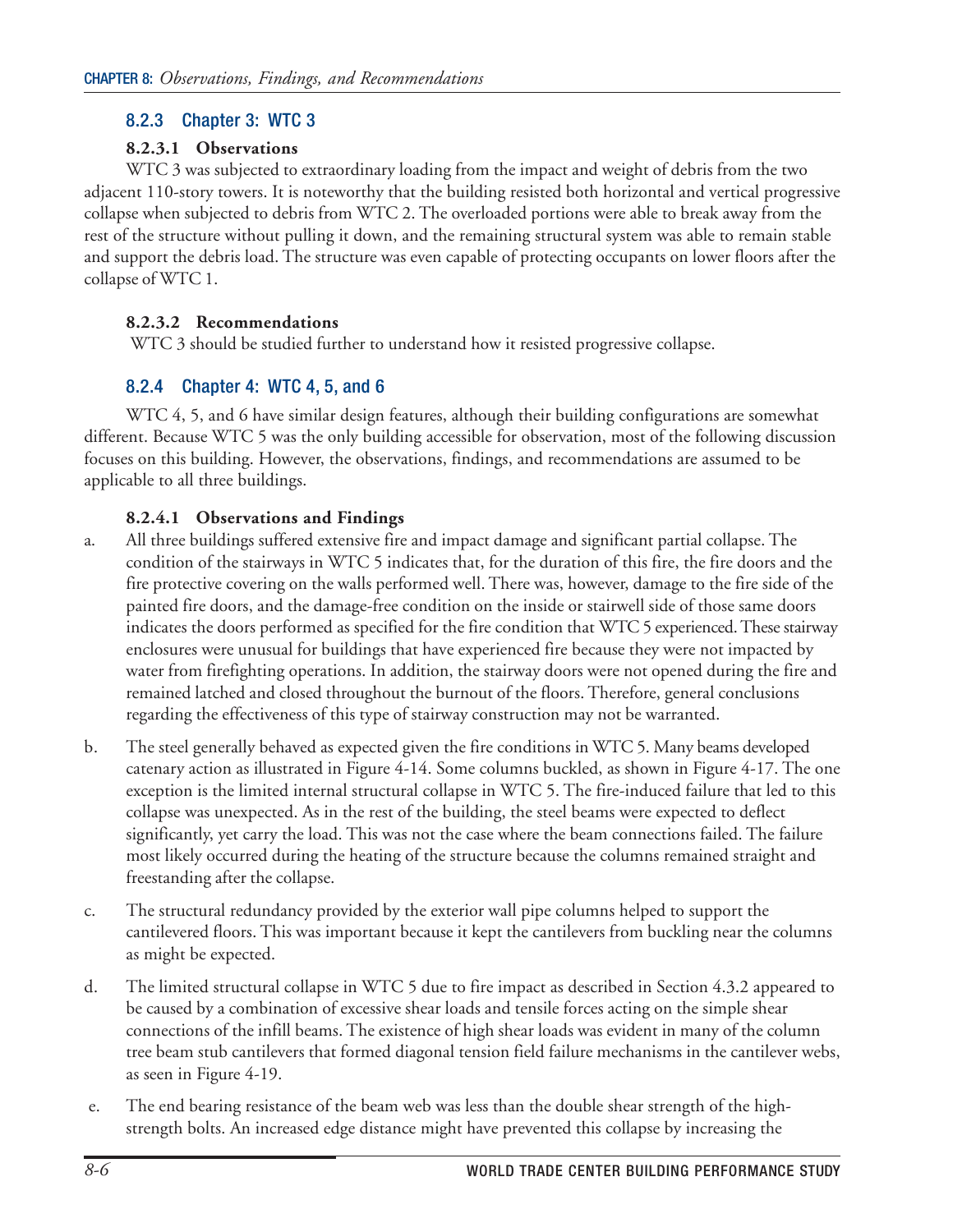connections' tensile strength. The failure most likely began on the 8th floor and progressed downward, because the 9th floor did not collapse. The 4th floor and those below remained intact.

- f. The 7th floor framing was shop-coated. In some locations, the paint appeared to be in good condition and not discolored by the fire. Paint usually blisters and chars when heated to temperatures of about 100 °C (212 °F). This indicates that the fire protection material remained on the steel during the early phase of the fire and may have fallen off relatively later in the fire as the beams twisted, deflected, and buckled. Additional measures for proper adhesion may be required when applying spray-on fire protection to painted steel.
- g. On the lower floors, the steel beams appeared to have heat damage from direct fire impact and there was little or no evidence of shop painting, indicating that fireproofing material was either missing before the fire or delaminated early in the fire exposure.
- h. In general, the buildings responded as expected to the impact loadings. Collapse was often localized, although half of WTC 4 and most of the central part of WTC 6 suffered collapse on all floors. The damage was consistent with the observed impact load.
- i. Reinforced web openings in steel beams performed well, as no damage or local buckling was observed at these locations.
- j. The automatic sprinkler system did not control the fires. Some sprinkler heads fused, but there was no evidence of significant water damage, due to a lack of water. This is consistent with the lack of water damage in the bookstore on the lower level and the complete burnout of the upper floors.

#### **8.2.4.2 Recommendations**

The scope of this study and the limited time allotted prevented in-depth analysis of many issues that should be explored before final conclusions are reached. Additional studies of the performance of WTC 4, 5, and 6 during the events of September 11, 2001, and related building performance issues should be conducted. These include the following:

- a. There is insufficient understanding of the performance of connections and their adequacy under real fire exposures as discussed in Appendix A. This is an area that needs further study. The samples discussed in Section 4.3.2 should be useful in such a study.
- b. A determination of the combined structural and fire properties of the critical structural connections should be made to permit prediction of their behavior under overload conditions. This can be accomplished with a combination of thermal transfer modeling, structural finite element modeling (FEM), and full-scale physical testing.

## 8.2.5 Chapter 5: WTC 7

## **8.2.5.1 Observations and Findings**

- a. This office building was built over an electrical substation and a power plant, comparable in size to that operated by a small commercial utility. It also stored a significant amount of diesel oil and had a structural system with numerous horizontal transfers for gravity and lateral loads.
- b. The loss of the east penthouse on the videotape suggests that the collapse event was initiated by the loss of structural integrity in one of the transfer systems. Loss of structural integrity was likely a result of weakening caused by fires on the 5th to 7th floors. The specifics of the fires in WTC 7 and how they caused the building to collapse remain unknown at this time. Although the total diesel fuel on the premises contained massive potential energy, the best hypothesis has only a low probability of occurrence. Further research, investigation, and analyses are needed to resolve this issue.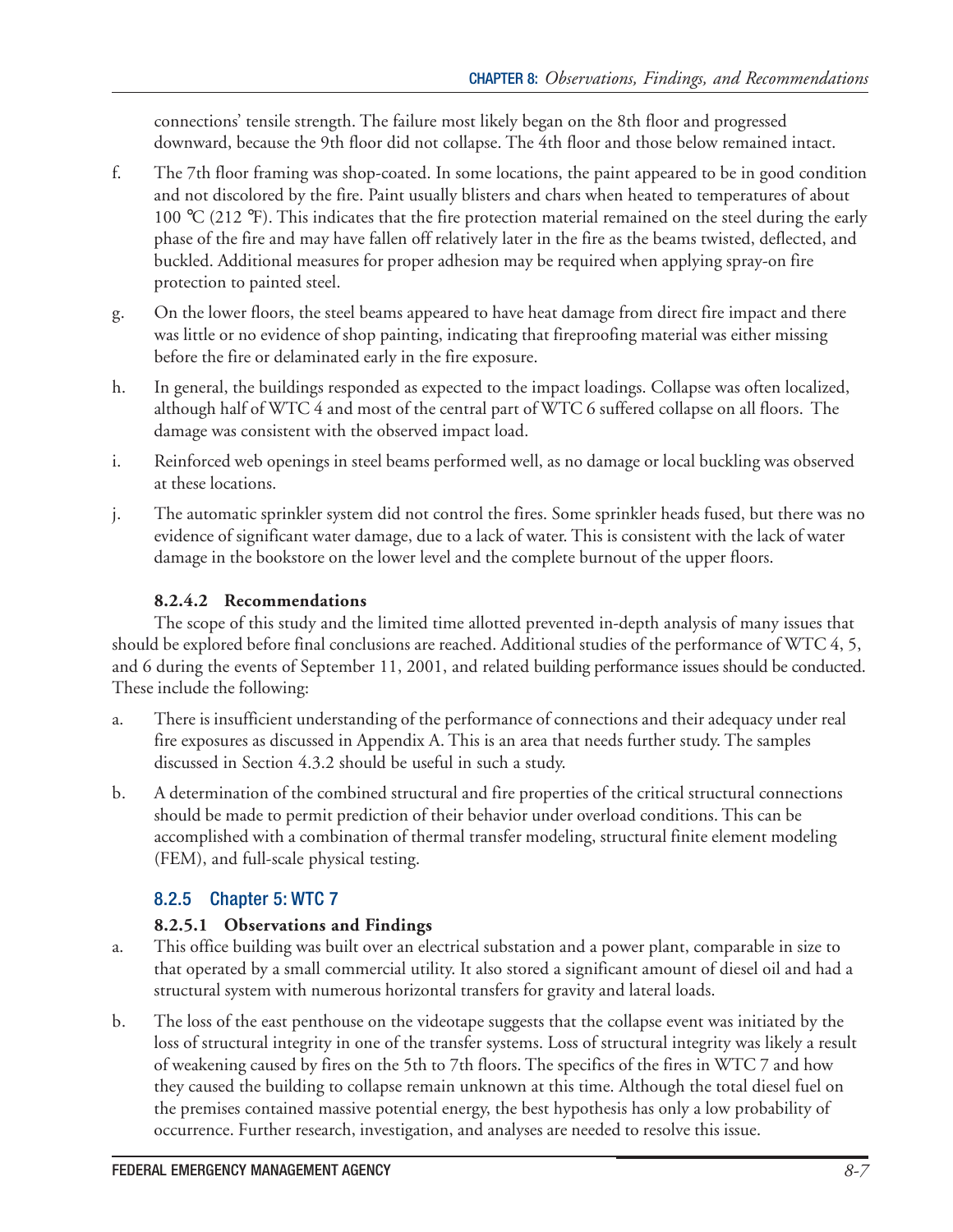c. The collapse of WTC 7 was different from that of WTC 1 and WTC 2. The towers showered debris in a wide radius as their external frames essentially "peeled" outward and fell from the top to the bottom. In contrast, the collapse of WTC 7 had a relatively small debris field because the façade came straight down, suggesting an internal collapse. Review of video footage indicates that the collapse began at the lower floors on the east side. Studies of WTC 7 indicate that the collapse began in the lower stories, either through failure of major load transfer members located above an electrical substation structure or in columns in the stories above the transfer structure. Loss of strength due to the transfer trusses could explain why the building imploded, with collapse initiating at an interior location. The collapse may have then spread to the west, causing interior members to continue collapsing. The building at this point may have had extensive interior structural failures that then led to the collapse of the overall building, including the cantilever transfer girders along the north elevation, the strong diaphragms at the 5th and 7th floors, and the seat connections between the interior beams and columns at the building perimeter.

#### **8.2.5.2 Recommendations**

Certain issues should be explored before final conclusions are reached and additional studies of the performance of WTC 7, and related building performance issues should be conducted. These include the following:

- a. Additional data should be collected to confirm the extent of the damage to the south face of the building caused by falling debris.
- b. Determination of the specific fuel loads, especially at the lower levels, is important to identify possible fuel supplied to sustain the fires for a substantial duration. Areas of interest include storage rooms, file rooms, spaces with high-density combustible materials, and locations of fuel lines. The control and operation of the emergency power system, including generators and storage tanks, needs to be thoroughly understood. Specifically, the ability of the diesel fuel pumps to continue to operate and send fuel to the upper floors after a fuel line is severed should be confirmed.
- c. Modeling and analysis of the interaction between the fires and structural members are important. Specifically, the anticipated temperatures and duration of the fires and the effects of the fires on the structure need to be examined, with an emphasis on the behavior of transfer systems and their connections.
- d. Suggested mechanisms for a progressive collapse should be studied and confirmed. How the collapse of an unknown number of gravity columns brought down the whole building must be explained.
- e. The role of the axial capacity between the beam-column connection and the relatively strong structural diaphragms may have had in the progressive collapse should be explained.
- f. The level of fire resistance and the ratio of capacity-to-demand required for structural members and connections deemed to be critical to the performance of the building should be studied. The collapse of some structural members and connections may be more detrimental to the overall performance of the building than other structural members. The adequacy of current design provisions for members whose failure could result in large-scale collapse should also be studied.

## 8.2.6 Chapter 6: Bankers Trust Building

#### **8.2.6.1 Observations and Findings**

a. An evaluation of the damage patterns revealed several interesting interpretations. The spandrels were sheared by the impactor, between column lines C and D, from the 23rd to the 19th floors. The D-8 column splices failed at the 18th floor and at the 16th floor, but there are no clues to indicate why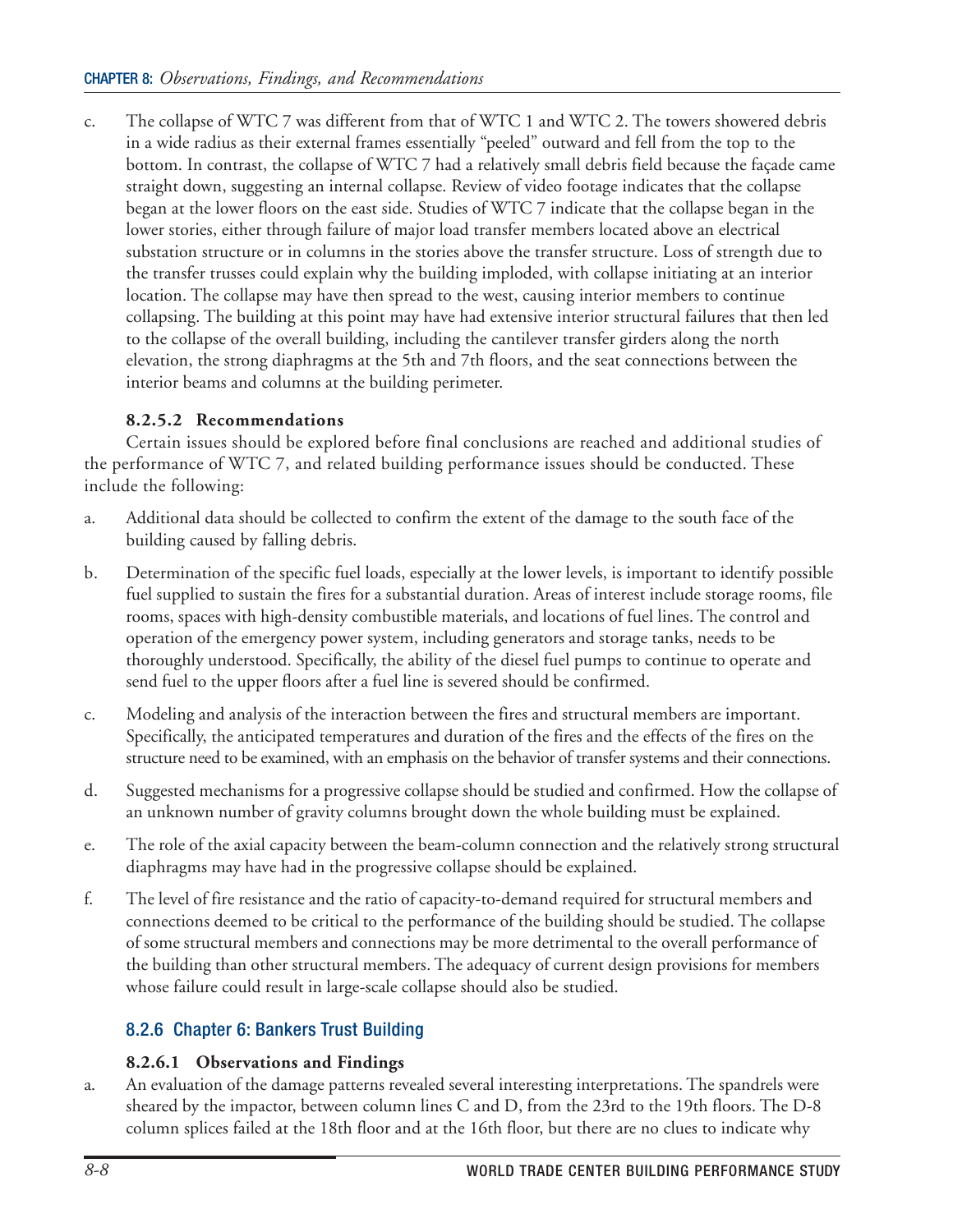column splice tension overload occurred at this location. However, unlike the spandrels above, the girder-column connections at column lines C and D failed. Although severed from the column above and below, column D-8 remained suspended from the girders spanning between column lines E and D. These girders developed large vertical and lateral deformations (twisting). The twisting and bending of these girders may have extended the zone of collapse to bays bounded by column lines C and E. If the column splices had not failed at the 16th and 18th floors, it is possible the extent of collapse may have been limited to the single bay in the path of the impactor. This enlarged zone of damage continued until the collapse was arrested on the 8th floor. It is unlikely that dynamic effects caused the damage to column D-8 below the 16th floor; otherwise, the collapse should have progressed all the way to the ground. It is possible that the column splice failures and the resulting large deformations (twisting) of the spandrels caused the remaining portion of column D-8 to lose lateral bracing, and the collapse was not arrested until the energy of the impactor and debris pile was sufficiently diminished to halt the collapse. If this actually accounted for the enlargement of the damage zone, the restraint of the twisting deformations may have prevented the failure of column D-8.

- b. Although a considerable amount of debris fell from the upper floors onto the first-floor extension to the north, a two-story deep pile of debris accumulated on the 8th floor. By one estimate, although the debris distributed some of its weight by bridging action, the net effect would have been a 500-percent increase in dead load moment for the supporting beam. Based on the computed results, and in the absence of wind, it appears that the connections would have been able to support more than 500 percent of the estimated dead load moments before any hinging would occur. This may explain why multiple stories of debris came to rest at the 8th floor without incurring additional damage to the structure.
- c. Because column D-8 failed below the 16th floor, the beam-to-column moment connection was the single most significant structural feature that helped limit the damage. The portion of the building above the collapsed floors was held in place by frame action of the perimeter. Static elastic analyses of the moment frame show very high stress levels; however, there was a negligible deformation directly above the damaged structure. Furthermore, connections that enable the beams to develop some membrane capacity improve a structure's ability to arrest collapse. The typical floor beam end connections with their A307 bolts were overloaded in direct tension. High-strength bolts would have provided significantly greater tensile ability and possibly held more beams in place through catenary action. Inelastic analyses demonstrate the role of the weaker connections in the response of the structure. Finally, stronger column splices may have made it more difficult for the damaged column to separate from the upper column. Heavier column splices could have allowed the damaged column to function as a hanger and limit the amount of collapsed area, or they could have tended to pull more of the frame down.

#### **8.2.6.2 Recommendations**

It is difficult to draw conclusions and more detailed study is required to understand how the collapse was halted. As better descriptions of the structural details become available, the observed patterns of damage may provide useful information in the calibration of numerical simulation tools. Some issues requiring further study are:

- a. Whether the observed damage in the column flange, and not at the beam flange, of the moment frames top connection plates is due to high restraint in the welds.
- b. Why the bottom flange welded connection has typically failed at the fillet weld to beam interface and not at the fillet weld to seat plate interface.
- c. The impact response of various moment-connected details.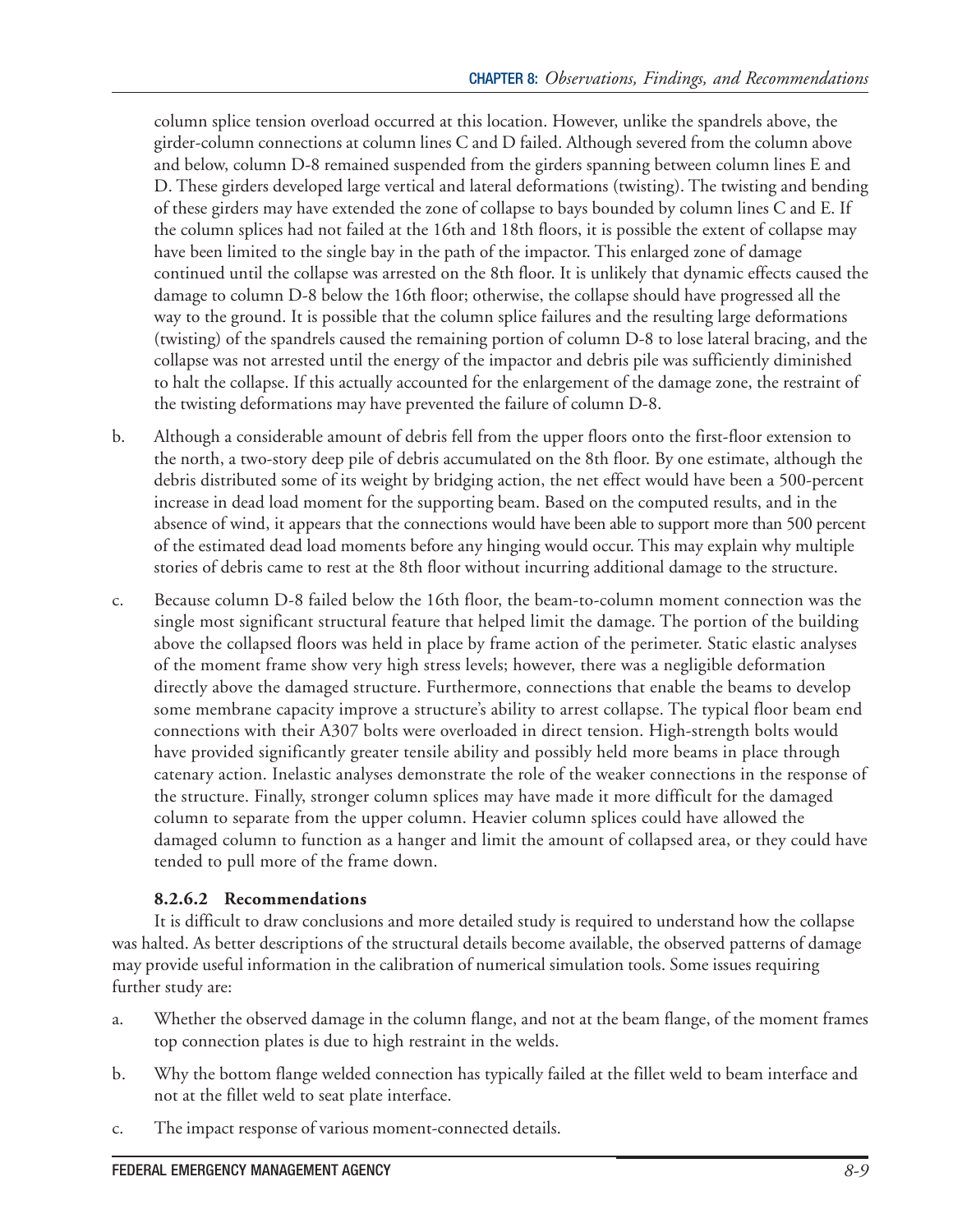- d. Whether composite construction would reduce local collapse zones. (There were no shear connectors to provide composite action between the floor beams and slab. Composite construction would have increased the capacity of the members and may have dissipated more of the impact energy; however, it may have also pulled a greater extent of the adjoining regions into the collapse zone.)
- e. Whether perimeter rebar in the slabs could improve the structural response by providing catenary action and tensile force resistance in the slabs to reduce local collapse zones.
- f. Whether the partial-strength connections permitted members to break away from the structure, thereby limiting the extent of damage. (If the moment connections had been designed for the capacity of the sections [as opposed to fully rigid partial strength based on design load and stiffness requirements], the building performance is likely to have been different.)
- g. Whether the collapse zone would have been limited if the spandrels on the 16th, 17th, and 18th floors had not been so grossly distorted through twisting.

#### 8.2.7 Chapter 7: Peripheral Buildings

#### **8.2.7.1 Observations and Findings**

- a. Steel-frame construction from the 1900s through the 1980s, though different in many details, performed well under significant impact loads by limiting impact damages and progressive collapse to local areas.
- b. Heavy unreinforced masonry façades were observed to absorb significant amounts of impact energy in the Verizon and 90 West Street buildings. Heavy masonry façades like those in the Verizon, 90 West Street, or even 130 Cedar Street buildings may also provide an alternative load path for a damaged structure.
- c. Older, early-century fireproofing methods of concrete-, brick-, and terra cotta tile-encased steel frames performed well, even after 90+ years, and protected the 90 West Street building from extensive structural damage.

#### **8.2.7.2 Recommendations**

The known data and conditions of the perimeter structures after the impact damage should be utilized as a basis for calibration, comparison, and verification of existing software intended to predict such behavior, and for the development of new software for the prediction of the ability of structures to sustain localized and global overload conditions.

## 8.2.8 Appendix C: Limited Metallurgical Examination

Two structural steel samples from the WTC site were observed to have unusual erosion patterns. One sample is believed to be from WTC 7 and the other from either WTC 1 or WTC 2.

#### **8.2.8.1 Observations and Findings**

- a. The thinning of the steel occurred by high temperature corrosion due to a combination of oxidation and sulfidation.
- b. Heating of the steel into a hot corrosive environment approaching 1,000 °C (1,800 °F) results in the formation of a eutectic mixture of iron, oxygen, and sulfur that liquefied the steel.
- c. The sulfidation attack of steel grain boundaries accelerated the corrosion and erosion of the steel.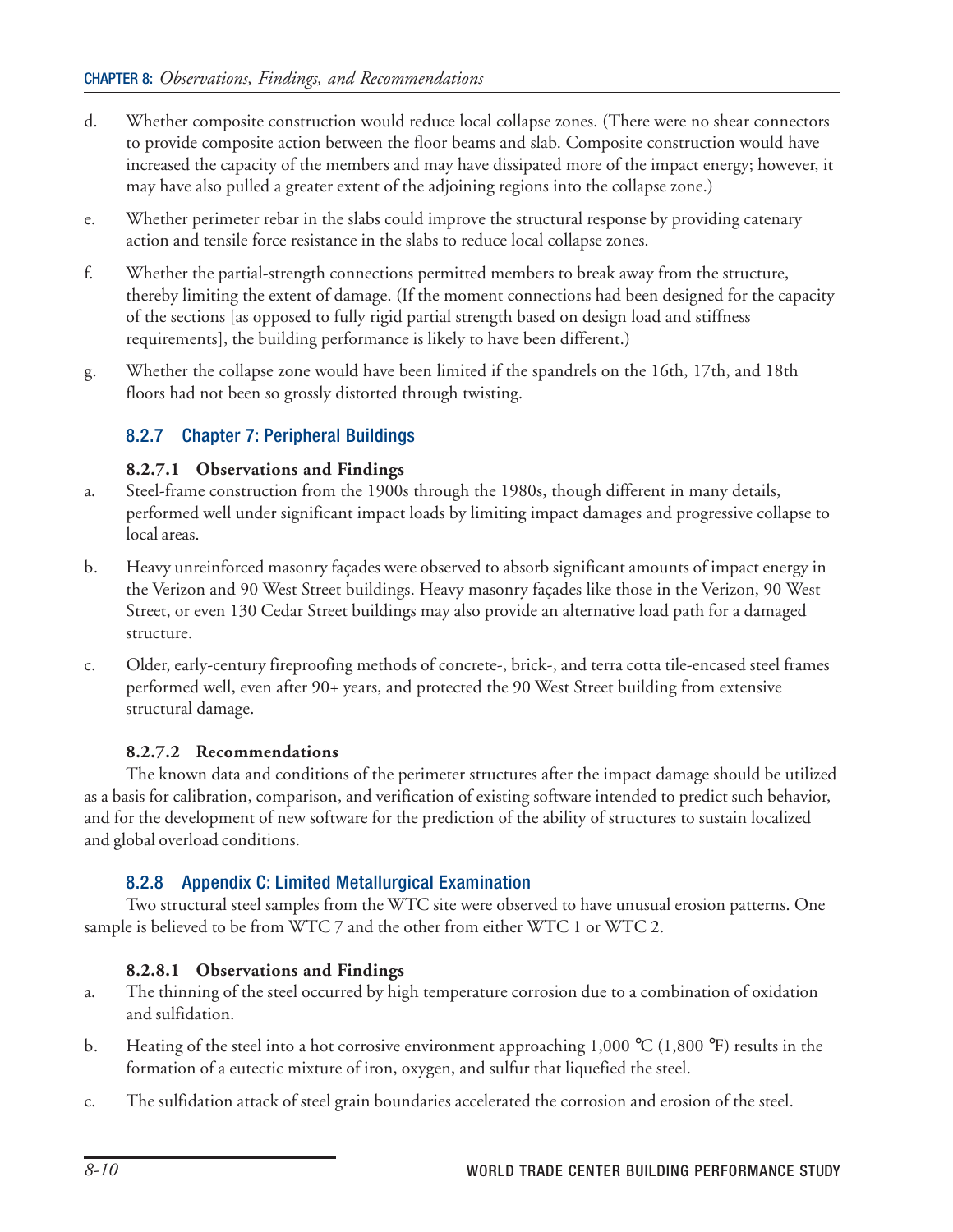d. The high concentration of sulfides in the grain boundaries of the corroded regions of the steel occurred due to copper diffusing from the high-strength low-alloy (HSLA) steel combining with iron and sulfur, making both discrete and continuous sulfides in the steel grain boundaries.

#### **8.2.8.2 Recommendations**

The severe corrosion and subsequent erosion of Samples 1 and 2 constitute an unusual event. No clear explanation for the source of the sulfur has been identified. The rate of corrosion is also unknown. It is possible that this was the result of long-term heating in the ground following the collapse of the buildings. It is also possible that the phenomenon started prior to collapse and accelerated the weakening of the steel structure. A detailed study into the mechanisms of this phenomenon is needed to determine what risk, if any, is presented to existing steel structures exposed to severe and long-burning fires.

## 8.3 Building Performance Study Recommendations for Future Study

The BPS Team has developed recommendations for specific issues, based on the study of the performance of the WTC towers and surrounding buildings in response to the impact and fire damage that occurred. These recommendations have a broader scope than the important issue of building concepts and design for mitigating damage from terrorist attacks, and also address the level at which resources should be expended for aircraft security, how the fire protection and structural engineering communities should increase their interaction in building design and construction, possible considerations for improved egress in damaged structures, the public understanding of typical building design capacities, issues related to the study process and future activities, and issues for communities to consider when they are developing emergency response plans that include engineering response.

## 8.3.1 National Response

Resources should be directed primarily to aviation and other security measures rather than to hardening buildings against airplane impact. The relationship and cooperation between public and private organizations should be evaluated to determine the most effective mechanisms and approaches in the response of the nation to such disasters.

#### 8.3.2 Interaction of Structural Elements and Fire

The existing prescriptive fire resistance rating method (ASTM E119) does not provide sufficient information to determine how long a building component in a structural system can be expected to perform in an actual fire. A method of assessing performance of structural members and connections as part of a structural system in building fires is needed for designers and emergency personnel.

The behavior of the structural system under fire conditions should be considered as an integral part of the structural design. Recommendations are to:

- Develop design tools, including an integrated model that predicts heating conditions produced by the fire, temperature rise of the structural component, and structural response.
- Provide interdisciplinary training in structures and fire protection for both structural engineers and fire protection engineers.

Performance criteria and test methods for fireproofing materials relative to their durability, adhesion, and cohesion when exposed to abrasion, shock, vibration, rapid temperature rise, and high-temperature exposures need further study.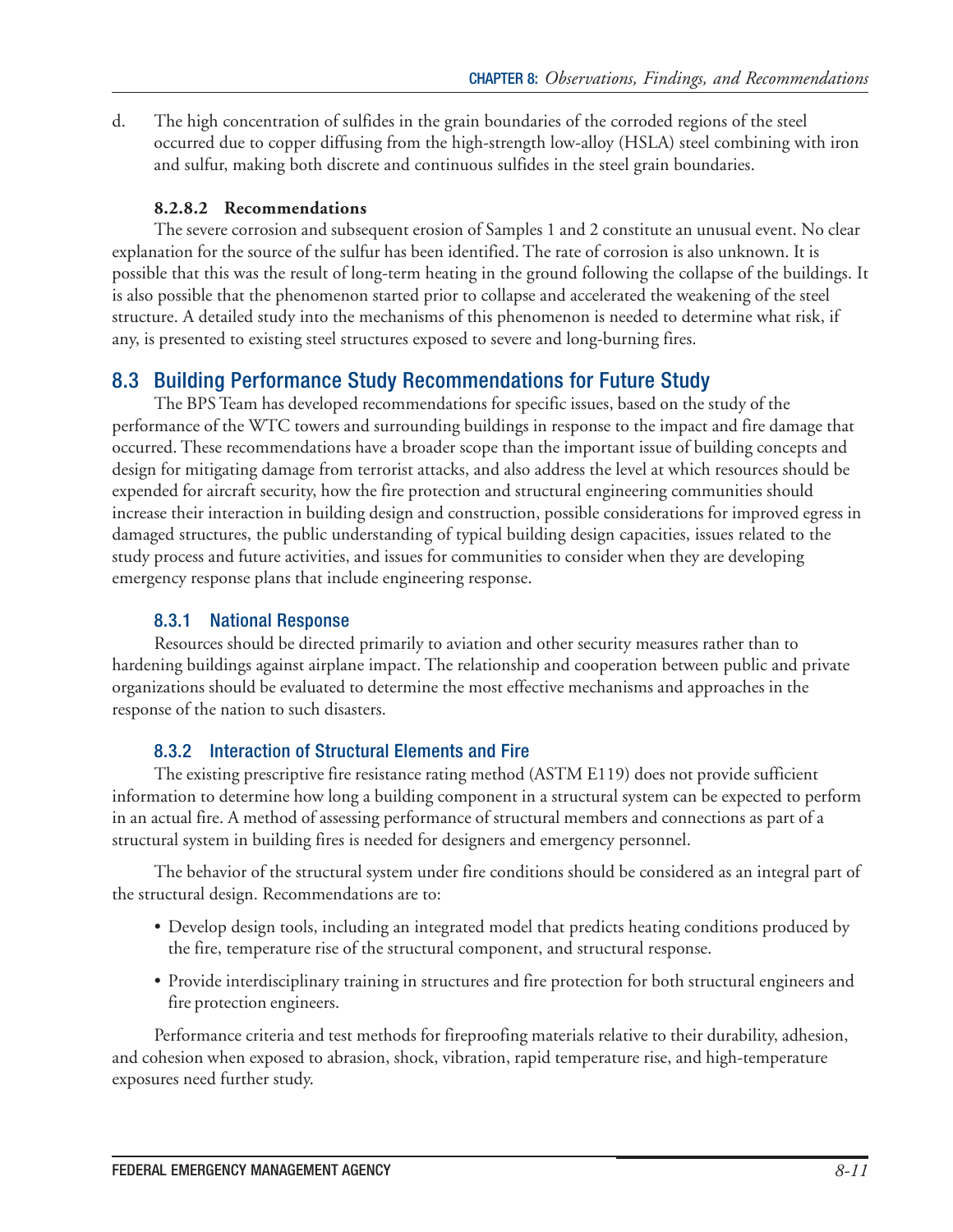#### 8.3.3 Interaction of Professions in Design

The structural, fire protection, mechanical, architectural, blast, explosion, earthquake, and wind engineering communities need to work together to develop guidance for vulnerability assessment, retrofit, and the design of concrete and steel structures to mitigate or reduce the probability of progressive collapse under single- and multiple-hazard scenarios.

An improved level of interaction between structural and fire protection engineers is encouraged. Recommendations are to:

- Consider behavior of the structural system under fire as an integral part of the design process.
- Provide cross-training of fire protection and structural engineers in the performance of structures and building fires.

#### 8.3.4 Fire Protection Engineering Discipline

The continued development of a system for performance-based design is encouraged. Recommendations are to:

- Improve the existing models that simulate fire and spread in structures, as well as the impact of fire and smoke on structures and people.
- Improve the database on material burning behavior.

#### 8.3.5 Building Evacuation

The following topics were not explicitly examined during this study, but are recognized as important aspects of designing buildings for impact and fire events. Recommendations for further study are to:

- Perform an analysis of occupant behavior during evacuation of the buildings at WTC to improve the design of fire alarm and egress systems in high-rise buildings.
- Perform an analysis of the design basis of evacuation systems in high-rise buildings to assess the adequacy of the current design practice, which relies on phased evacuation.
- Evaluate the use of elevators as part of the means of egress for mobility-impaired people as well as the general building population for the evacuation of high-rise buildings. In addition, the use of elevators for access by emergency personnel needs to be evaluated.

## 8.3.6 Emergency Personnel

One of the most serious dangers firefighters and other emergency responders face is partial or total collapse of buildings. Recommended steps to provide better protection to emergency personnel are to:

- Have fire protection and structural engineers assist emergency personnel in developing pre-plans for buildings and structures to include more detailed assessments of hazards and response of structural elements and performance of buildings during fires, including identification of critical structural elements.
- Develop training materials and courses for emergency personnel with regard to the effects of fire on steel.
- Review collaboration efforts between the emergency personnel and engineering professions so that engineers may assist emergency personnel in assessments during an incident.